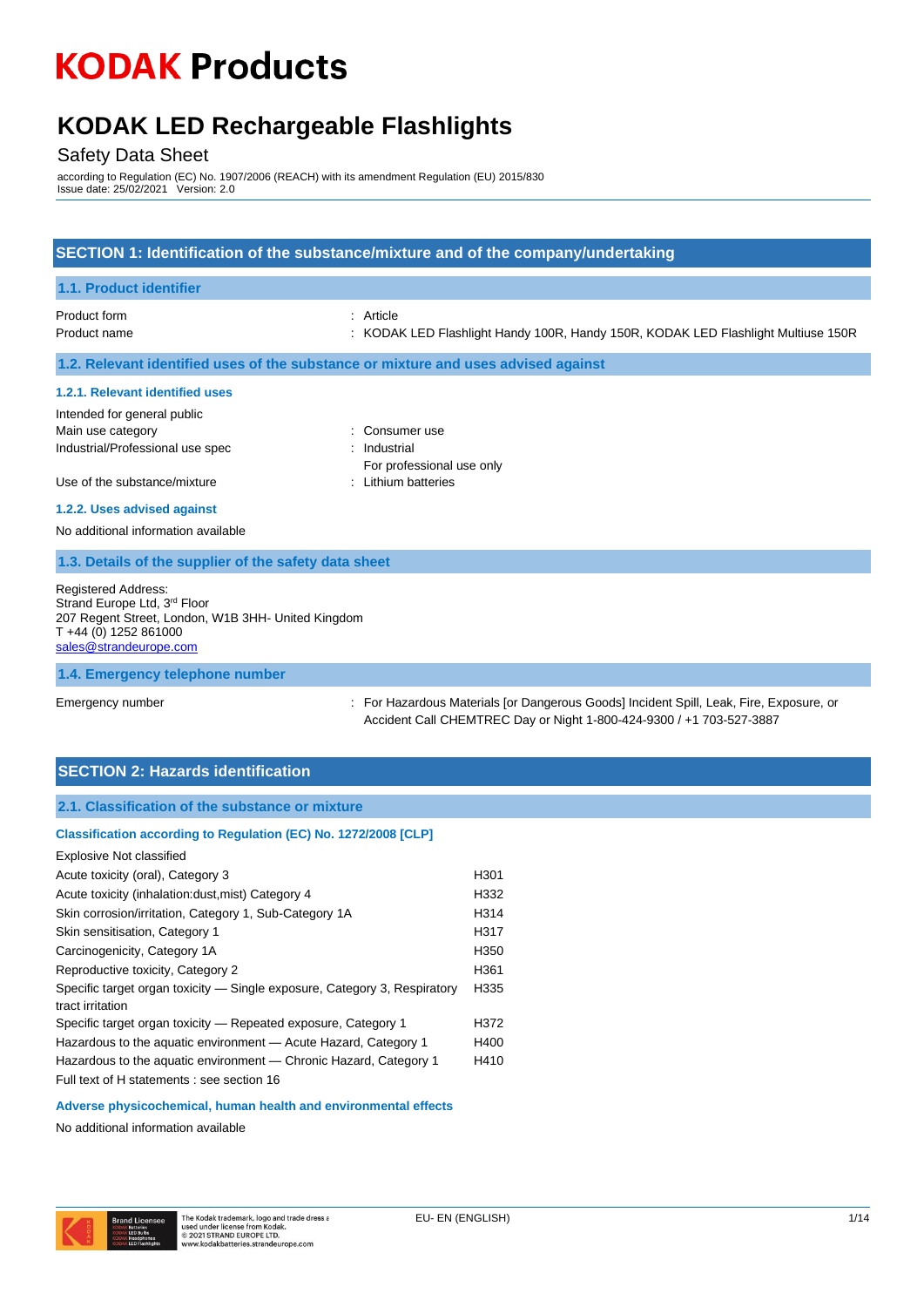### **KODAK LED Rechargeable Flashlights**

#### Safety Data Sheet

according to Regulation (EC) No. 1907/2006 (REACH) with its amendment Regulation (EU) 2015/830

| 2.2. Label elements                                        |                                                                                                                                                                                                                                                                                                                                                                                                                                               |  |  |
|------------------------------------------------------------|-----------------------------------------------------------------------------------------------------------------------------------------------------------------------------------------------------------------------------------------------------------------------------------------------------------------------------------------------------------------------------------------------------------------------------------------------|--|--|
| Labelling according to Regulation (EC) No. 1272/2008 [CLP] |                                                                                                                                                                                                                                                                                                                                                                                                                                               |  |  |
| Hazard pictograms (CLP)                                    |                                                                                                                                                                                                                                                                                                                                                                                                                                               |  |  |
|                                                            | GHS05<br>GHS06<br>GHS08<br>GHS09                                                                                                                                                                                                                                                                                                                                                                                                              |  |  |
| Signal word (CLP)                                          | Danger                                                                                                                                                                                                                                                                                                                                                                                                                                        |  |  |
| Contains                                                   | Graphite; Copper Foil (Cu); Ethylene Carbonate; Nickel (Ni); lithium hexafluorophosphate;<br>Lithium Cobalt Oxide                                                                                                                                                                                                                                                                                                                             |  |  |
| Hazard statements (CLP)                                    | : H301 - Toxic if swallowed.<br>H314 - Causes severe skin burns and eye damage.<br>H317 - May cause an allergic skin reaction.<br>H332 - Harmful if inhaled.<br>H335 - May cause respiratory irritation.<br>H350 - May cause cancer.<br>H361 - Suspected of damaging fertility or the unborn child.<br>H372 - Causes damage to organs through prolonged or repeated exposure.<br>H410 - Very toxic to aquatic life with long lasting effects. |  |  |
| Precautionary statements (CLP)                             | P102 - Keep out of reach of children.<br>P201 - Obtain special instructions before use.<br>P202 - Do not handle until all safety precautions have been read and understood.<br>P260 - Do not breathe dust/fume/gas/mist/vapours/spray.<br>P264 - Wash hands, forearms and face thoroughly after handling.<br>P270 - Do not eat, drink or smoke when using this product.                                                                       |  |  |
| Child-resistant fastening                                  | Applicable                                                                                                                                                                                                                                                                                                                                                                                                                                    |  |  |
| Tactile warning                                            | : Applicable                                                                                                                                                                                                                                                                                                                                                                                                                                  |  |  |

#### **2.3. Other hazards**

No additional information available

#### **SECTION 3: Composition/information on ingredients**

#### **3.1. Substances**

#### Not applicable

#### **3.2. Mixtures**

| <b>Name</b>               | <b>Product identifier</b>                | $\frac{1}{2}$ | <b>Classification according to</b><br><b>Regulation (EC) No. 1272/2008</b><br>[CLP] |
|---------------------------|------------------------------------------|---------------|-------------------------------------------------------------------------------------|
| Lithium Cobalt Oxide      | CAS-No.: 12190-79-3<br>EC-No.: 235-362-0 | $10 - 60$     | Acute Tox. 4 (Oral), H302<br>Skin Sens. 1, H317<br>Carc. 1A, H350<br>Repr. 2, H361  |
| <b>Ethylene Carbonate</b> | CAS-No.: 96-49-1<br>EC-No.: 202-510-0    | $1 - 40$      | Acute Tox. 4 (Oral), H302<br>Eye Irrit. 2, H319<br>STOT RE 2, H373                  |

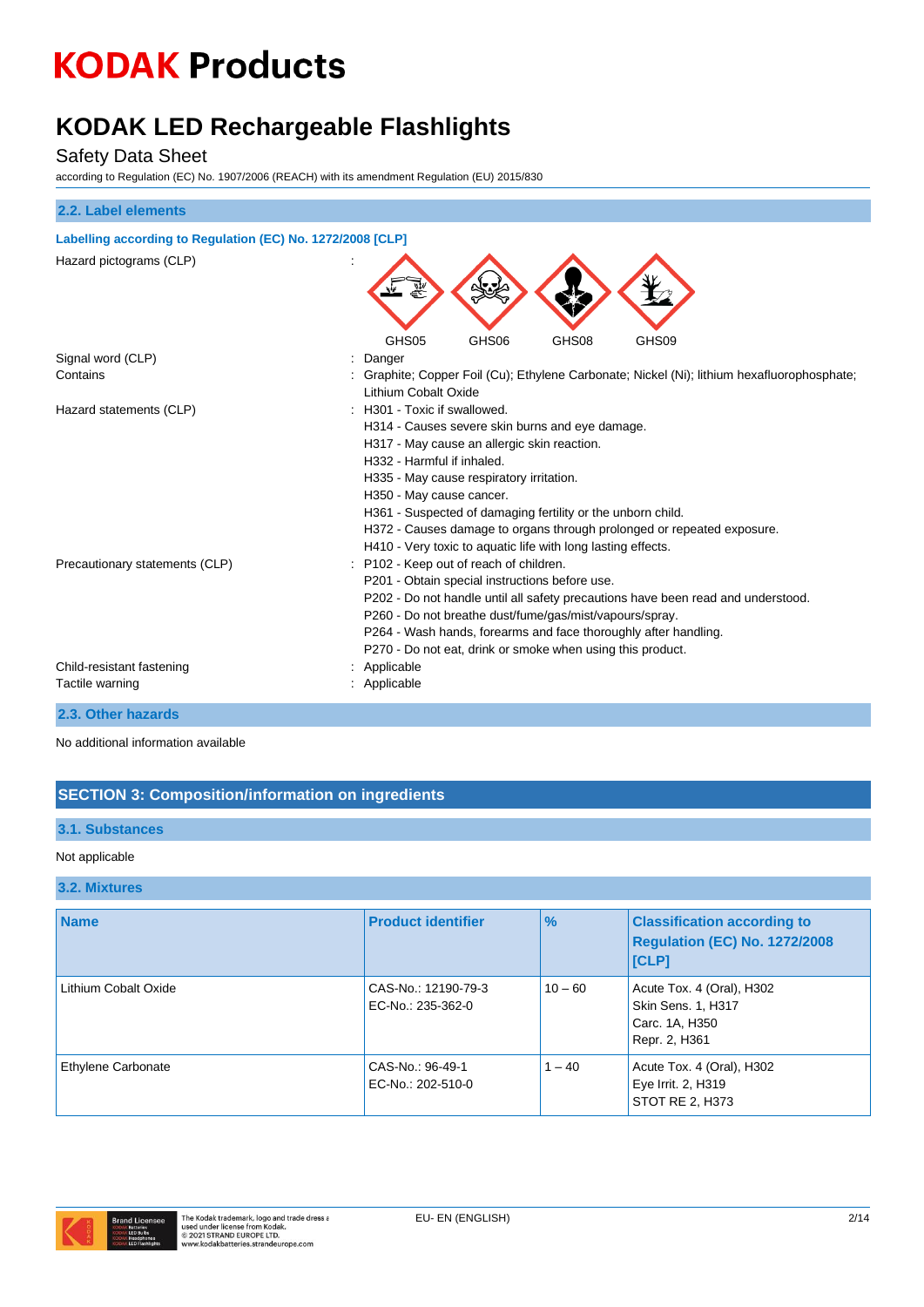### **KODAK LED Rechargeable Flashlights**

#### Safety Data Sheet

according to Regulation (EC) No. 1907/2006 (REACH) with its amendment Regulation (EU) 2015/830

| <b>Name</b>                                                                                                                                            | <b>Product identifier</b>                                                                                      | $\frac{9}{6}$ | <b>Classification according to</b><br><b>Regulation (EC) No. 1272/2008</b><br>[CLP]                                                                               |
|--------------------------------------------------------------------------------------------------------------------------------------------------------|----------------------------------------------------------------------------------------------------------------|---------------|-------------------------------------------------------------------------------------------------------------------------------------------------------------------|
| Copper Foil (Cu)<br>substance with national workplace exposure limit(s)<br>(GB)                                                                        | CAS-No.: 7440-50-8                                                                                             | $10 - 40$     | Acute Tox. 4 (Oral), H302<br>Acute Tox. 3 (Inhalation), H331<br>Eye Irrit. 2, H319<br>Aquatic Acute 1, H400<br>Aquatic Chronic 1, H410<br>Aquatic Chronic 3, H412 |
| Graphite                                                                                                                                               | CAS-No.: 7782-42-5<br>EC-No.: 231-955-3                                                                        | $10 - 40$     | Eye Irrit. 2, H319<br>STOT SE 3, H335                                                                                                                             |
| lithium hexafluorophosphate                                                                                                                            | CAS-No.: 21324-40-3<br>EC-No.: 244-334-7                                                                       | $1 - 20$      | Acute Tox. 3 (Oral), H301<br>Skin Corr. 1A, H314<br>Eye Dam. 1, H318<br><b>STOT RE 1, H372</b>                                                                    |
| Aluminum Foil (Al)<br>substance with national workplace exposure limit(s)<br>(GB)                                                                      | CAS-No.: 7429-90-5                                                                                             | $1 - 20$      | Not classified                                                                                                                                                    |
| Ethylmethyl Carbonate                                                                                                                                  | CAS-No.: 623-53-0<br>EC-No.: 613-014-2                                                                         | $1 - 10$      | Flam. Liq. 3, H226<br>Skin Irrit. 2, H315<br>Eye Irrit. 2, H319<br>STOT SE 3, H335                                                                                |
| Nickel (Ni)<br>substance with national workplace exposure limit(s)<br>(GB); substance with a Community workplace<br>exposure limit<br>(Note S)(Note 7) | CAS-No.: 7440-02-0<br>EC-No.: 231-111-4<br>EC Index-No.: 028-002-00-7<br>REACH-no: 01-2119438727-<br>$29-XXXX$ | $1 - 10$      | Carc. 2, H351<br><b>STOT RE 1, H372</b><br>Skin Sens. 1, H317                                                                                                     |

Note 7 : Alloys containing nickel are classified for skin sensitisation when the release rate of 0,5 μg Ni/cm2/week, as measured by the European Standard reference test method EN 1811, is exceeded.

Note S : This substance may not require a label according to Article 17 (see section 1.3 of Annex I) (Table 3.1). This substance may not require a label according to Article 23 of Directive 67/548/EEC (see section 8 of Annex VI to that Directive) (Table 3.2). Full text of H-statements: see section 16

| <b>SECTION 4: First aid measures</b>   |                                                                                                                                                                                                                                                                                                                                                                                                              |
|----------------------------------------|--------------------------------------------------------------------------------------------------------------------------------------------------------------------------------------------------------------------------------------------------------------------------------------------------------------------------------------------------------------------------------------------------------------|
| 4.1. Description of first aid measures |                                                                                                                                                                                                                                                                                                                                                                                                              |
| First-aid measures general             | : Never give anything by mouth to an unconscious person. IF exposed or concerned: Get<br>medical advice/attention.                                                                                                                                                                                                                                                                                           |
| First-aid measures after inhalation    | : Remove person to fresh air and keep comfortable for breathing. Call a POISON<br>CENTER/doctor if you feel unwell. Immediately call a POISON CENTRE or<br>doctor/physician.                                                                                                                                                                                                                                 |
| First-aid measures after skin contact  | : Take off immediately all contaminated clothing. Rinse skin with water/shower. Immediately<br>call a POISON CENTRE or doctor/physician. Wash with plenty of water/ If skin irritation or<br>rash occurs: Gently wash with plenty of soap and water. Get medical advice/attention.<br>Specific treatment (see supplemental first aid instruction on this label). Wash contaminated<br>clothing before reuse. |
| First-aid measures after eye contact   | : Rinse cautiously with water for several minutes. Remove contact lenses, if present and easy<br>to do. Continue rinsing. Immediately call a POISON CENTRE or doctor/physician.                                                                                                                                                                                                                              |
| First-aid measures after ingestion     | : Rinse mouth. Do NOT induce vomiting. Immediately call a POISON CENTRE or<br>doctor/physician. Specific treatment (see supplemental first aid instruction on this label).                                                                                                                                                                                                                                   |

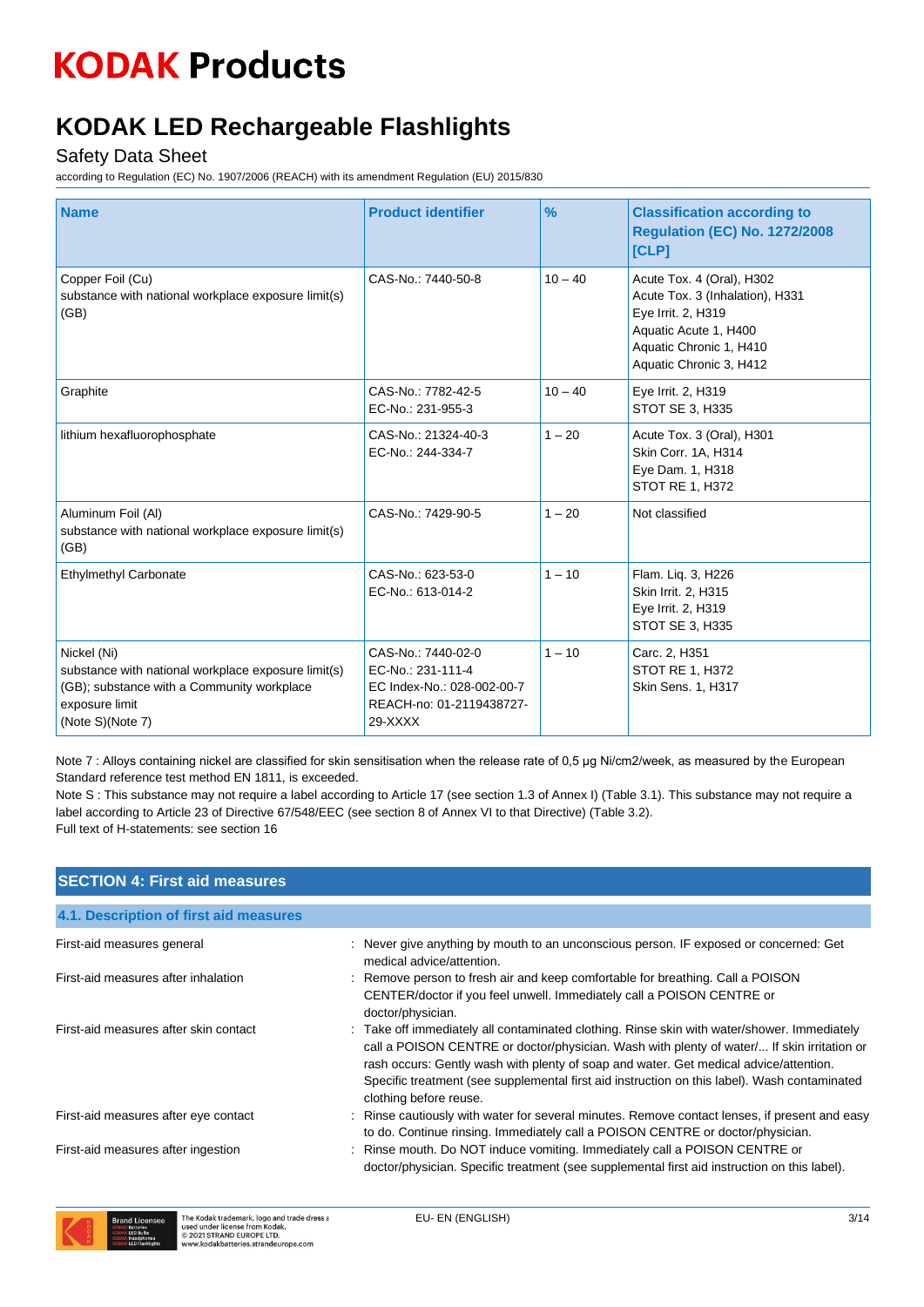## **KODAK LED Rechargeable Flashlights**

#### Safety Data Sheet

according to Regulation (EC) No. 1907/2006 (REACH) with its amendment Regulation (EU) 2015/830

| 4.2. Most important symptoms and effects, both acute and delayed |                                                                                                                                                                                                               |
|------------------------------------------------------------------|---------------------------------------------------------------------------------------------------------------------------------------------------------------------------------------------------------------|
| Symptoms/effects                                                 | : This product is not expected to cause a hazard however if the casing splits then the<br>contents may cause a hazard.                                                                                        |
| Symptoms/effects after inhalation                                | Danger of serious damage to health by prolonged exposure through inhalation. Harmful if<br>inhaled. May cause an allergic skin reaction. May cause cancer by inhalation. May cause<br>respiratory irritation. |
| Symptoms/effects after skin contact                              | : Causes severe burns.                                                                                                                                                                                        |
| Symptoms/effects after eye contact                               | : Causes serious eye damage.                                                                                                                                                                                  |
| Symptoms/effects after ingestion                                 | : Toxic if swallowed. Swallowing a small quantity of this material will result in serious health<br>hazard.                                                                                                   |

**4.3. Indication of any immediate medical attention and special treatment needed**

Treat symptomatically.

| <b>SECTION 5: Firefighting measures</b>                                             |                                                                                                                                                                                                                                                                                |  |  |
|-------------------------------------------------------------------------------------|--------------------------------------------------------------------------------------------------------------------------------------------------------------------------------------------------------------------------------------------------------------------------------|--|--|
| 5.1. Extinguishing media                                                            |                                                                                                                                                                                                                                                                                |  |  |
| Suitable extinguishing media<br>Unsuitable extinguishing media                      | : Dry powder. Carbon dioxide.<br>: Do not use a heavy water stream.                                                                                                                                                                                                            |  |  |
| 5.2. Special hazards arising from the substance or mixture                          |                                                                                                                                                                                                                                                                                |  |  |
| Fire hazard<br>Explosion hazard<br>Hazardous decomposition products in case of fire | : Heating may cause a fire or explosion.<br>: Heat may build pressure, rupturing closed containers, spreading fire and increasing risk of<br>burns and injuries.<br>: Carbon dioxide. Carbon monoxide. lithium oxide fumes. possible phosphorous oxides.<br>Hydrofluoric Acid. |  |  |
| 5.3. Advice for firefighters                                                        |                                                                                                                                                                                                                                                                                |  |  |
| Firefighting instructions<br>Protection during firefighting                         | : Use water spray or fog for cooling exposed containers. Exercise caution when fighting any<br>chemical fire. Avoid fire-fighting water entering the environment.<br>Do not enter fire area without proper protective equipment, including respiratory protection.             |  |  |

| <b>SECTION 6: Accidental release measures</b>                                                                                             |                                                                     |  |
|-------------------------------------------------------------------------------------------------------------------------------------------|---------------------------------------------------------------------|--|
| 6.1. Personal precautions, protective equipment and emergency procedures                                                                  |                                                                     |  |
| 6.1.1. For non-emergency personnel<br>Emergency procedures                                                                                | : Evacuate unnecessary personnel.                                   |  |
| 6.1.2. For emergency responders<br>Protective equipment<br>Emergency procedures                                                           | Equip cleanup crew with proper protection.<br>Ventilate area.<br>٠. |  |
| <b>6.2. Environmental precautions</b>                                                                                                     |                                                                     |  |
| Prevent entry to sewers and public waters. Notify authorities if liquid enters sewers or public waters. Avoid release to the environment. |                                                                     |  |

| 6.3. Methods and material for containment and cleaning up |                                                                                                                       |
|-----------------------------------------------------------|-----------------------------------------------------------------------------------------------------------------------|
| Methods for cleaning up                                   | : On land, sweep or shovel into suitable containers. Minimise generation of dust. Store away<br>from other materials. |
| 6.4. Reference to other sections                          |                                                                                                                       |

See Heading 8. Exposure controls and personal protection.

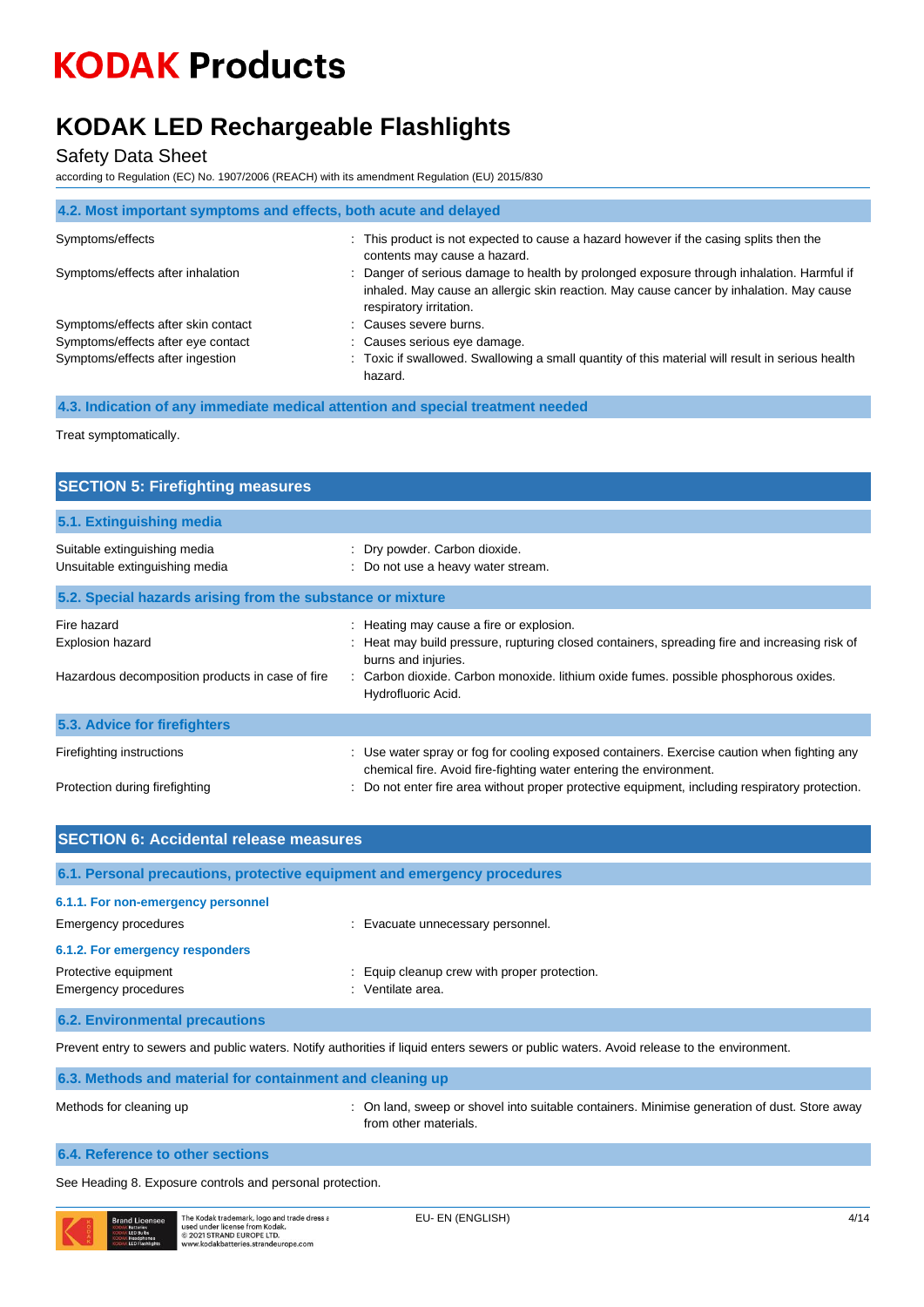### **KODAK LED Rechargeable Flashlights**

#### Safety Data Sheet

according to Regulation (EC) No. 1907/2006 (REACH) with its amendment Regulation (EU) 2015/830

| <b>SECTION 7: Handling and storage</b>                                                      |                                                                                                                                                                                                                                                                                                                                                                                                                                                                                                                                                                                                                                                                                                                                                                          |
|---------------------------------------------------------------------------------------------|--------------------------------------------------------------------------------------------------------------------------------------------------------------------------------------------------------------------------------------------------------------------------------------------------------------------------------------------------------------------------------------------------------------------------------------------------------------------------------------------------------------------------------------------------------------------------------------------------------------------------------------------------------------------------------------------------------------------------------------------------------------------------|
| 7.1. Precautions for safe handling                                                          |                                                                                                                                                                                                                                                                                                                                                                                                                                                                                                                                                                                                                                                                                                                                                                          |
| Precautions for safe handling<br>Hygiene measures                                           | : Wash hands and other exposed areas with mild soap and water before eating, drinking or<br>smoking and when leaving work. Provide good ventilation in process area to prevent<br>formation of vapour. Use only outdoors or in a well-ventilated area. Avoid breathing<br>dust/fume/gas/mist/vapours/spray. Do not breathe dust/fume/gas/mist/vapours/spray. Avoid<br>contact during pregnancy/while nursing. Obtain special instructions before use. Do not<br>handle until all safety precautions have been read and understood.<br>Do not eat, drink or smoke when using this product. Wash hands, forearms and face<br>thoroughly after handling. Contaminated work clothing should not be allowed out of the<br>workplace. Wash contaminated clothing before reuse. |
| 7.2. Conditions for safe storage, including any incompatibilities                           |                                                                                                                                                                                                                                                                                                                                                                                                                                                                                                                                                                                                                                                                                                                                                                          |
| Technical measures<br>Storage conditions<br>Incompatible products<br>Incompatible materials | Comply with applicable regulations.<br>Keep only in the original container in a cool, well ventilated place away from : Keep<br>container tightly closed.<br>Strong bases. Strong acids.<br>: Sources of ignition. Direct sunlight.                                                                                                                                                                                                                                                                                                                                                                                                                                                                                                                                      |
| 7.3. Specific end use(s)                                                                    |                                                                                                                                                                                                                                                                                                                                                                                                                                                                                                                                                                                                                                                                                                                                                                          |

No additional information available

#### **SECTION 8: Exposure controls/personal protection**

#### **8.1. Control parameters**

#### **8.1.1. National occupational exposure and biological limit values**

| <b>Copper Foil (Cu) (7440-50-8)</b>                       |                                                                                                                                                                       |
|-----------------------------------------------------------|-----------------------------------------------------------------------------------------------------------------------------------------------------------------------|
| <b>EU - Indicative Occupational Exposure Limit (IOEL)</b> |                                                                                                                                                                       |
| Local name                                                | Copper                                                                                                                                                                |
| <b>Notes</b>                                              | (Year of adoption 2014)                                                                                                                                               |
| Regulatory reference                                      | <b>SCOEL Recommendations</b>                                                                                                                                          |
| <b>United Kingdom - Occupational Exposure Limits</b>      |                                                                                                                                                                       |
| Local name                                                | Copper                                                                                                                                                                |
| WEL TWA (OEL TWA) [1]                                     | 0.2 mg/m <sup>3</sup> fume (as Cu)<br>1 mg/m <sup>3</sup> and compounds, dusts and mists (as Cu)                                                                      |
| WEL STEL (OEL STEL)                                       | 2 mg/m <sup>3</sup> and compounds, dusts and mists (as Cu)                                                                                                            |
| Regulatory reference                                      | EH40/2005 (Fourth edition, 2020). HSE                                                                                                                                 |
| <b>Aluminum Foil (Al) (7429-90-5)</b>                     |                                                                                                                                                                       |
| <b>United Kingdom - Occupational Exposure Limits</b>      |                                                                                                                                                                       |
| Local name                                                | Aluminium                                                                                                                                                             |
| WEL TWA (OEL TWA) [1]                                     | 2 mg/m <sup>3</sup> alkyl compounds<br>2 mg/m <sup>3</sup> salts, soluble<br>10 mg/m <sup>3</sup> metal, inhalable dust<br>4 mg/m <sup>3</sup> metal, respirable dust |

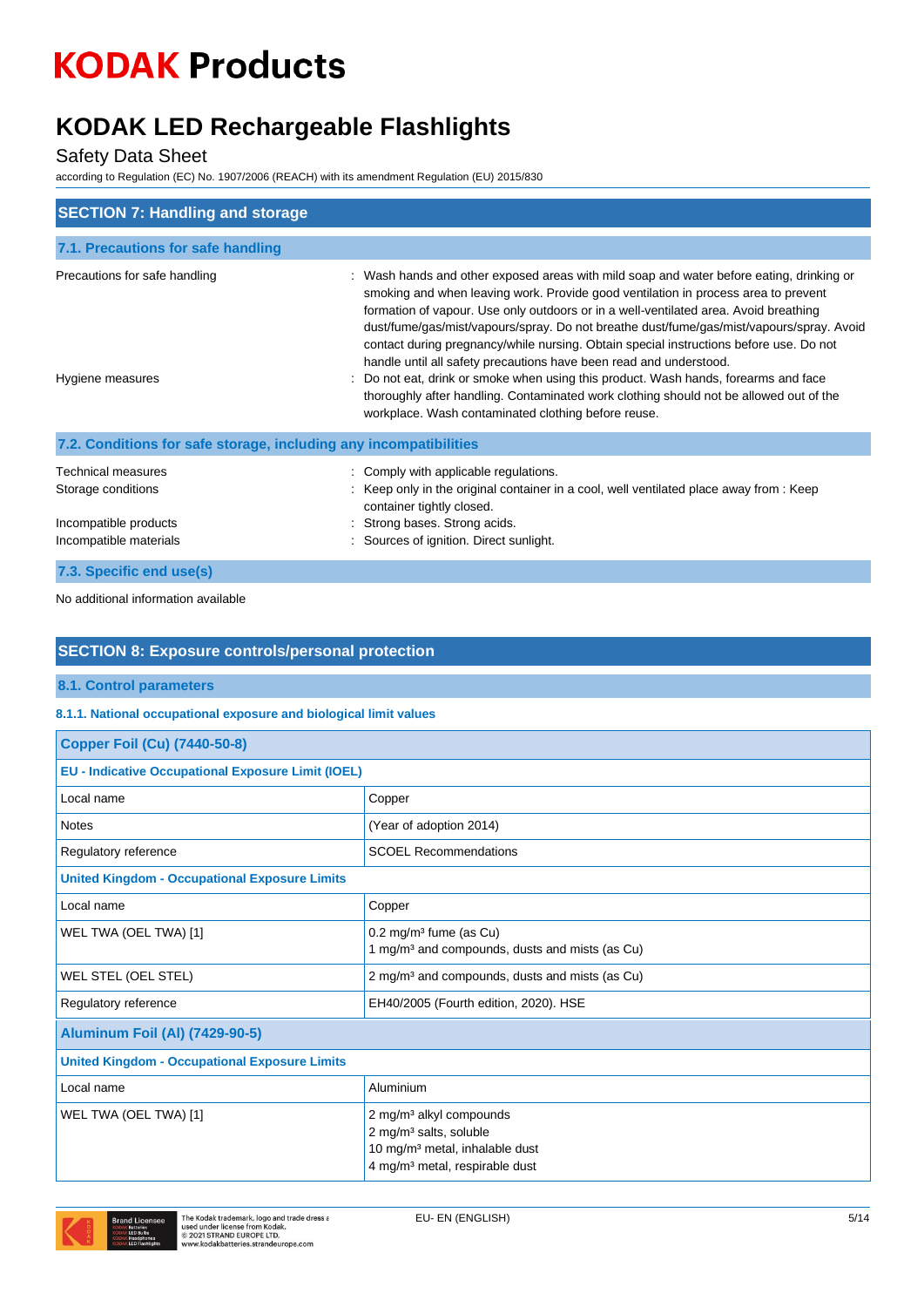### **KODAK LED Rechargeable Flashlights**

#### Safety Data Sheet

according to Regulation (EC) No. 1907/2006 (REACH) with its amendment Regulation (EU) 2015/830

| <b>Aluminum Foil (Al) (7429-90-5)</b>                     |                                                                                                                                                                                                                                                                                                                                      |  |
|-----------------------------------------------------------|--------------------------------------------------------------------------------------------------------------------------------------------------------------------------------------------------------------------------------------------------------------------------------------------------------------------------------------|--|
| Regulatory reference                                      | EH40/2005 (Fourth edition, 2020). HSE                                                                                                                                                                                                                                                                                                |  |
| Nickel (Ni) (7440-02-0)                                   |                                                                                                                                                                                                                                                                                                                                      |  |
| <b>EU - Indicative Occupational Exposure Limit (IOEL)</b> |                                                                                                                                                                                                                                                                                                                                      |  |
| Local name                                                | Nickel metal                                                                                                                                                                                                                                                                                                                         |  |
| <b>IOEL TWA</b>                                           | 0.005 mg/m <sup>3</sup> (respirable fraction)                                                                                                                                                                                                                                                                                        |  |
| <b>Notes</b>                                              | (Year of adoption 2011)                                                                                                                                                                                                                                                                                                              |  |
| Regulatory reference                                      | <b>SCOEL Recommendations</b>                                                                                                                                                                                                                                                                                                         |  |
| <b>EU - Biological Limit Value (BLV)</b>                  |                                                                                                                                                                                                                                                                                                                                      |  |
| Local name                                                | Nickel and nickel compounds                                                                                                                                                                                                                                                                                                          |  |
| <b>BLV</b>                                                | 3 µg/l Parameter: nickel - Medium: urine                                                                                                                                                                                                                                                                                             |  |
| Regulatory reference                                      | SCOEL List of recommended health-based BLVs and BGVs                                                                                                                                                                                                                                                                                 |  |
| <b>United Kingdom - Occupational Exposure Limits</b>      |                                                                                                                                                                                                                                                                                                                                      |  |
| Local name                                                | Nickel                                                                                                                                                                                                                                                                                                                               |  |
| WEL TWA (OEL TWA) [1]                                     | 0.1 mg/m <sup>3</sup> and its inorganic compounds (except nickel tetracarbonyl): water-soluble nickel<br>compounds (as Ni)<br>0.5 mg/m <sup>3</sup> and its inorganic compounds (except nickel tetracarbonyl): nickel and water<br>insoluble nickel compounds (as Ni)                                                                |  |
| Remark (WEL)                                              | Sk (Can be absorbed through the skin. The assigned substances are those for which there<br>are concerns that dermal absorption will lead to systemic toxicity), Carc (Capable of<br>causing cancer and/or heritable genetic damage (nickel oxides and sulphides)), Sen<br>(Capable of causing occupational asthma (nickel sulphate)) |  |
| Regulatory reference                                      | EH40/2005 (Fourth edition, 2020). HSE                                                                                                                                                                                                                                                                                                |  |

#### **8.1.2. Recommended monitoring procedures**

No additional information available

#### **8.1.3. Air contaminants formed**

No additional information available

#### **8.1.4. DNEL and PNEC**

No additional information available

#### **8.1.5. Control banding**

No additional information available

#### **8.2. Exposure controls**

#### **8.2.1. Appropriate engineering controls**

**Appropriate engineering controls:** Ensure adequate ventilation.

#### **8.2.2. Personal protection equipment**

#### **Personal protective equipment:**

Avoid all unnecessary exposure.

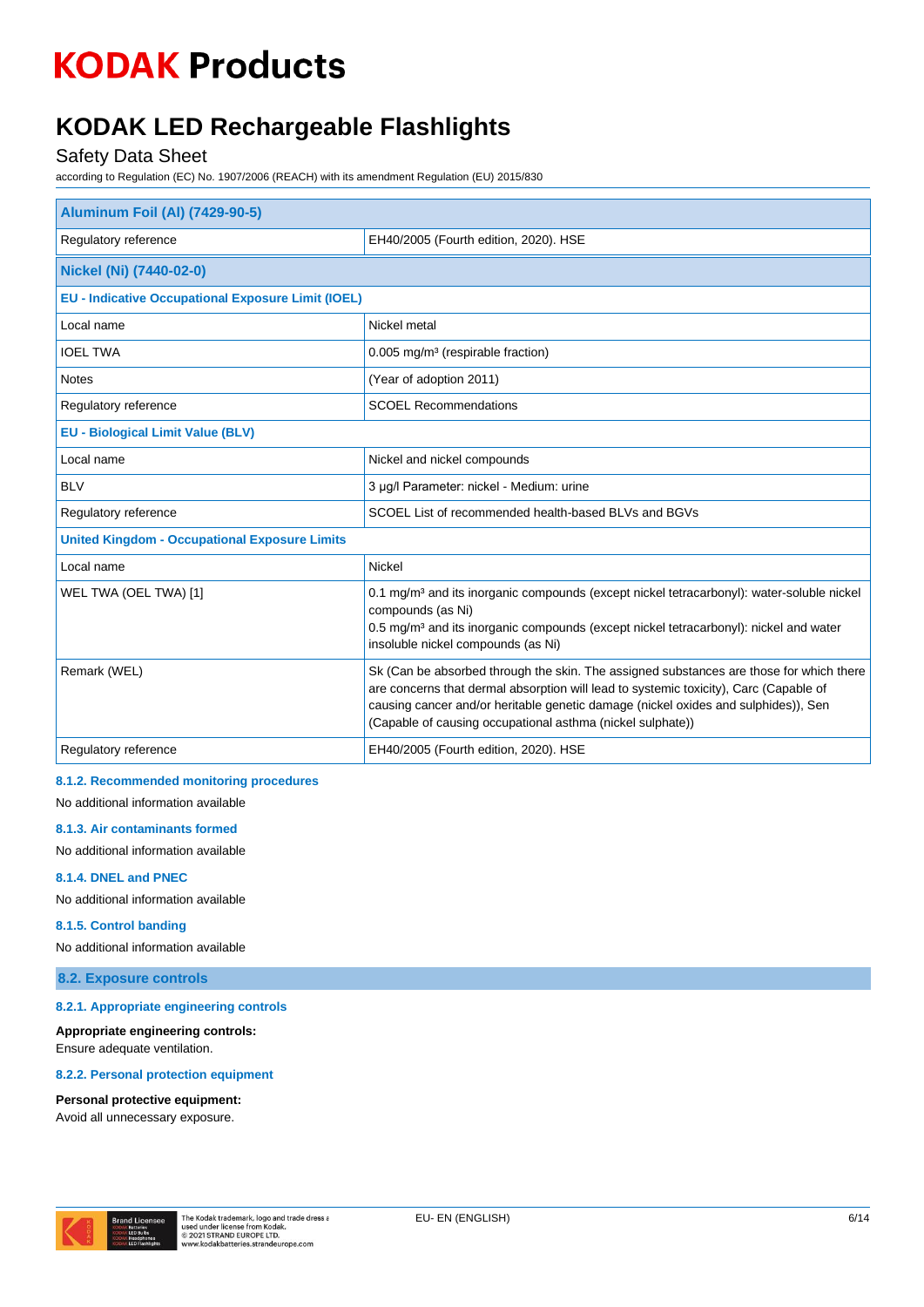### **KODAK LED Rechargeable Flashlights**

#### Safety Data Sheet

according to Regulation (EC) No. 1907/2006 (REACH) with its amendment Regulation (EU) 2015/830

#### **Personal protective equipment symbol(s):**



#### **8.2.2.1. Eye and face protection**

#### **Eye protection:**

Chemical goggles or face shield

| <b>Eye protection</b> |                             |                        |                 |
|-----------------------|-----------------------------|------------------------|-----------------|
| <b>Type</b>           | <b>Field of application</b> | <b>Characteristics</b> | <b>Standard</b> |
| Safety goggles        |                             | clear                  | <b>EN 166</b>   |

#### **8.2.2.2. Skin protection**

#### **Skin and body protection:**

Wear suitable protective clothing

#### **Hand protection:**

Wear protective gloves.

| <b>Hand protection</b> |                         |                   |                |                    |                   |
|------------------------|-------------------------|-------------------|----------------|--------------------|-------------------|
| <b>Type</b>            | <b>Material</b>         | <b>Permeation</b> | Thickness (mm) | <b>Penetration</b> | <b>Standard</b>   |
| Disposable gloves      | Polyvinylchloride (PVC) |                   |                |                    | <b>EN ISO 374</b> |

#### **8.2.2.3. Respiratory protection**

#### **Respiratory protection:**

In case of inadequate ventilation wear respiratory protection.

#### **8.2.2.4. Thermal hazards**

No additional information available

#### **8.2.3. Environmental exposure controls**

#### **Other information:**

Do not eat, drink or smoke during use.

#### **SECTION 9: Physical and chemical properties**

#### **9.1. Information on basic physical and chemical properties**

| Physical state                             | Solid               |
|--------------------------------------------|---------------------|
| Colour                                     | black.              |
| Odour                                      | : Odourless.        |
| Odour threshold                            | No data available   |
| рH                                         | No data available   |
| Relative evaporation rate (butylacetate=1) | : No data available |
| Melting point                              | No data available   |
| Freezing point                             | No data available   |
| Boiling point                              | No data available   |
| Flash point                                | : No data available |
| Auto-ignition temperature                  | No data available   |
| Decomposition temperature                  | No data available   |

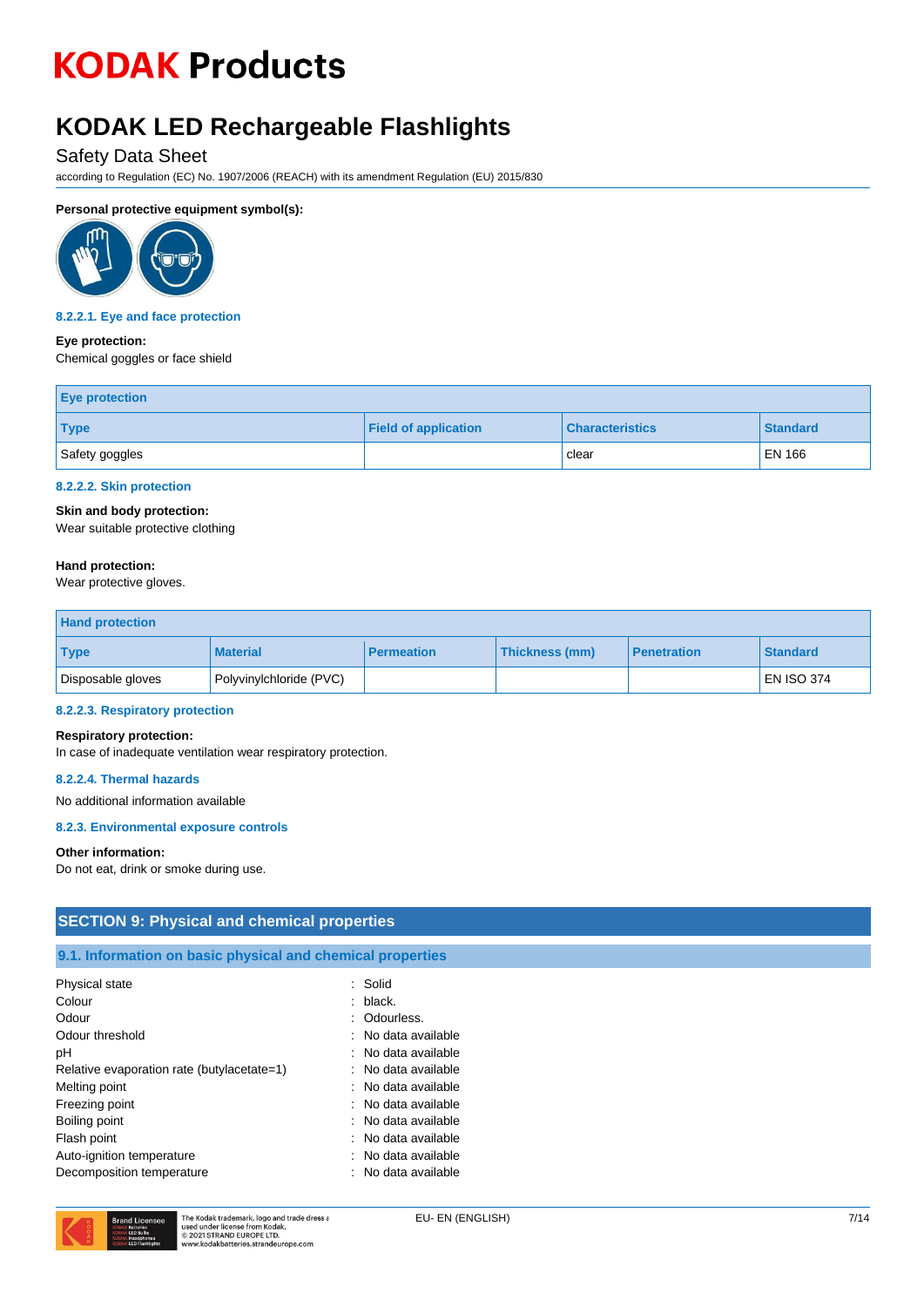### **KODAK LED Rechargeable Flashlights**

#### Safety Data Sheet

according to Regulation (EC) No. 1907/2006 (REACH) with its amendment Regulation (EU) 2015/830

| Flammability (solid, gas)                       | : Non flammable.               |
|-------------------------------------------------|--------------------------------|
| Vapour pressure                                 | : No data available            |
| Relative vapour density at 20 °C                | No data available              |
| Relative density                                | : No data available            |
| Solubility                                      | Insoluble.                     |
| Partition coefficient n-octanol/water (Log Pow) | $\therefore$ No data available |
| Viscosity, kinematic                            | $:$ No data available          |
| Viscosity, dynamic                              | : No data available            |
| <b>Explosive properties</b>                     | : No data available            |
| Oxidising properties                            | $:$ No data available          |
| <b>Explosive limits</b>                         | $:$ No data available          |
|                                                 |                                |

#### **9.2. Other information**

No additional information available

#### **SECTION 10: Stability and reactivity**

#### **10.1. Reactivity**

Thermal decomposition generates : Corrosive vapours.

**10.2. Chemical stability**

Stable under normal conditions.

**10.3. Possibility of hazardous reactions**

Not established.

**10.4. Conditions to avoid**

Direct sunlight. Extremely high or low temperatures.

**10.5. Incompatible materials**

Water. Heat.

**10.6. Hazardous decomposition products**

Fume. Carbon monoxide. Carbon dioxide. Thermal decomposition generates : Corrosive vapours.

| <b>SECTION 11: Toxicological information</b>                                    |                                                                                                                                             |  |
|---------------------------------------------------------------------------------|---------------------------------------------------------------------------------------------------------------------------------------------|--|
| 11.1. Information on toxicological effects                                      |                                                                                                                                             |  |
| Acute toxicity (oral)<br>Acute toxicity (dermal)<br>Acute toxicity (inhalation) | : Toxic if swallowed.<br>: Not classified<br>: Harmful if inhaled.                                                                          |  |
|                                                                                 | KODAK LED Flashlight Handy 150R, KODAK LED Flashlight Multiuse 150R and KODAK LED                                                           |  |
| ATE CLP (oral)                                                                  | 191.571 mg/kg bodyweight                                                                                                                    |  |
| ATE CLP (dust, mist)                                                            | 1.667 mg/l/4h                                                                                                                               |  |
| <b>Ethylene Carbonate (96-49-1)</b>                                             |                                                                                                                                             |  |
| LD50 oral rat                                                                   | > 5000 mg/kg bodyweight Animal: rat, Guideline: OECD Guideline 401 (Acute Oral<br>Toxicity), Guideline: other: EPA FR, vol.50, No.188, 1985 |  |

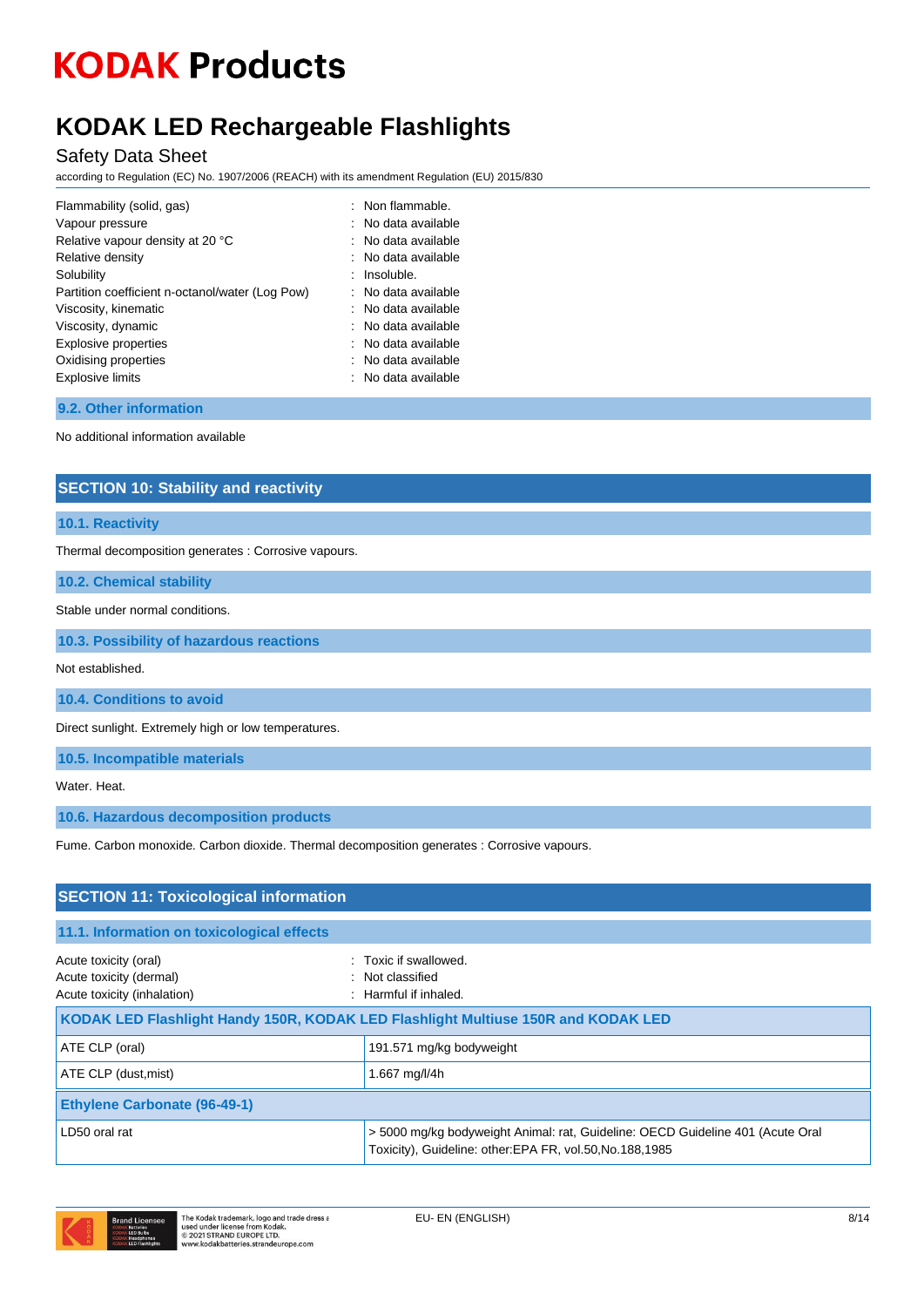### **KODAK LED Rechargeable Flashlights**

### Safety Data Sheet

according to Regulation (EC) No. 1907/2006 (REACH) with its amendment Regulation (EU) 2015/830

| <b>Ethylene Carbonate (96-49-1)</b>                                                                                                                                    |                                                                                                                                                                                                                                                                                         |
|------------------------------------------------------------------------------------------------------------------------------------------------------------------------|-----------------------------------------------------------------------------------------------------------------------------------------------------------------------------------------------------------------------------------------------------------------------------------------|
| LD50 dermal rat                                                                                                                                                        | > 2000 mg/kg bodyweight Animal: rat, Guideline: OECD Guideline 402 (Acute Dermal<br>Toxicity), Guideline: EU Method B.3 (Acute Toxicity (Dermal))                                                                                                                                       |
| lithium hexafluorophosphate (21324-40-3)                                                                                                                               |                                                                                                                                                                                                                                                                                         |
| LD50 oral rat                                                                                                                                                          | 50 - 300 mg/kg bodyweight Animal: rat, Animal sex: female, Guideline: OECD Guideline<br>423 (Acute Oral toxicity - Acute Toxic Class Method), Guideline: EU Method B.1 tris<br>(Acute Oral Toxicity - Acute Toxic Class Method), Guideline: EPA OPPTS 870.1100<br>(Acute Oral Toxicity) |
| Nickel (Ni) (7440-02-0)                                                                                                                                                |                                                                                                                                                                                                                                                                                         |
| LD50 oral rat                                                                                                                                                          | > 9000 mg/kg bodyweight Animal: rat, Guideline: OECD Guideline 401 (Acute Oral<br>Toxicity)                                                                                                                                                                                             |
| Skin corrosion/irritation<br>Serious eye damage/irritation<br>Respiratory or skin sensitisation<br>Germ cell mutagenicity<br>Additional information<br>Carcinogenicity | Causes severe skin burns.<br>Assumed to cause serious eye damage<br>May cause an allergic skin reaction.<br>Not classified<br>Based on available data, the classification criteria are not met<br>: May cause cancer.                                                                   |
| Nickel (Ni) (7440-02-0)                                                                                                                                                |                                                                                                                                                                                                                                                                                         |
| IARC group                                                                                                                                                             | 2B - Possibly carcinogenic to humans                                                                                                                                                                                                                                                    |
| Reproductive toxicity                                                                                                                                                  | : Suspected of damaging fertility or the unborn child.                                                                                                                                                                                                                                  |
| lithium hexafluorophosphate (21324-40-3)                                                                                                                               |                                                                                                                                                                                                                                                                                         |
| NOAEL (animal/male, F0/P)                                                                                                                                              | 500 mg/kg bodyweight Animal: rat, Animal sex: male                                                                                                                                                                                                                                      |
| STOT-single exposure                                                                                                                                                   | : May cause respiratory irritation.                                                                                                                                                                                                                                                     |
| <b>Graphite (7782-42-5)</b>                                                                                                                                            |                                                                                                                                                                                                                                                                                         |
| STOT-single exposure                                                                                                                                                   | May cause respiratory irritation.                                                                                                                                                                                                                                                       |
| <b>Ethylmethyl Carbonate (623-53-0)</b>                                                                                                                                |                                                                                                                                                                                                                                                                                         |
| STOT-single exposure                                                                                                                                                   | May cause respiratory irritation.                                                                                                                                                                                                                                                       |
| STOT-repeated exposure                                                                                                                                                 | : Causes damage to organs through prolonged or repeated exposure.                                                                                                                                                                                                                       |
| <b>Ethylene Carbonate (96-49-1)</b>                                                                                                                                    |                                                                                                                                                                                                                                                                                         |
| NOAEL (oral, rat, 90 days)                                                                                                                                             | 150 mg/kg bodyweight Animal: rat, Animal sex: male, Guideline: OECD Guideline 452<br>(Chronic Toxicity Studies)                                                                                                                                                                         |
| STOT-repeated exposure                                                                                                                                                 | May cause damage to organs through prolonged or repeated exposure.                                                                                                                                                                                                                      |
| lithium hexafluorophosphate (21324-40-3)                                                                                                                               |                                                                                                                                                                                                                                                                                         |
| STOT-repeated exposure                                                                                                                                                 | Causes damage to organs through prolonged or repeated exposure.                                                                                                                                                                                                                         |
| Nickel (Ni) (7440-02-0)                                                                                                                                                |                                                                                                                                                                                                                                                                                         |
| STOT-repeated exposure                                                                                                                                                 | Causes damage to organs through prolonged or repeated exposure.                                                                                                                                                                                                                         |
| Aspiration hazard<br>Additional information<br>Potential adverse human health effects and<br>symptoms                                                                  | Not classified<br>Based on available data, the classification criteria are not met<br>Harmful if inhaled, Toxic if swallowed.                                                                                                                                                           |

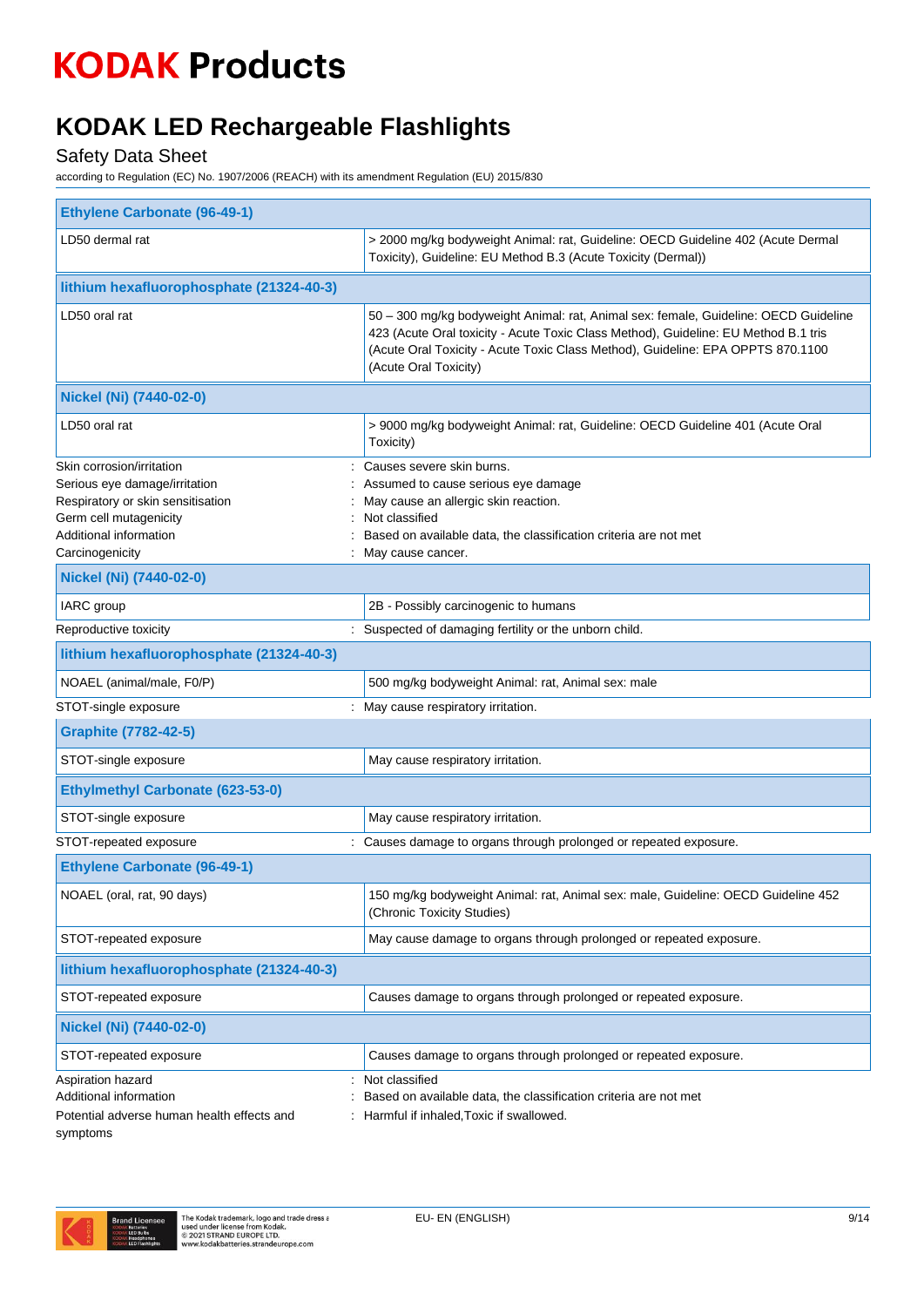### **KODAK LED Rechargeable Flashlights**

### Safety Data Sheet

according to Regulation (EC) No. 1907/2006 (REACH) with its amendment Regulation (EU) 2015/830

| <b>SECTION 12: Ecological information</b>                                                                                                      |                                                                                                                                                                                                                                                                                                                   |
|------------------------------------------------------------------------------------------------------------------------------------------------|-------------------------------------------------------------------------------------------------------------------------------------------------------------------------------------------------------------------------------------------------------------------------------------------------------------------|
| 12.1. Toxicity                                                                                                                                 |                                                                                                                                                                                                                                                                                                                   |
| Ecology - water<br>Hazardous to the aquatic environment, short-term<br>(acute)<br>Hazardous to the aquatic environment, long-term<br>(chronic) | : Very toxic to aquatic life with long lasting effects.<br>: Very toxic to aquatic life.<br>: Very toxic to aquatic life with long lasting effects.                                                                                                                                                               |
| lithium hexafluorophosphate (21324-40-3)                                                                                                       |                                                                                                                                                                                                                                                                                                                   |
| EC50 96h - Algae [1]                                                                                                                           | > 100 mg/l Test organisms (species): Pseudokirchneriella subcapitata (previous names:<br>Raphidocelis subcapitata, Selenastrum capricornutum)                                                                                                                                                                     |
| NOEC chronic fish                                                                                                                              | 4 mg/l Test organisms (species): Duration: '21 d'                                                                                                                                                                                                                                                                 |
| 12.2. Persistence and degradability                                                                                                            |                                                                                                                                                                                                                                                                                                                   |
|                                                                                                                                                | KODAK LED Flashlight Handy 150R, KODAK LED Flashlight Multiuse 150R and KODAK LED                                                                                                                                                                                                                                 |
| Persistence and degradability                                                                                                                  | May cause long-term adverse effects in the environment.                                                                                                                                                                                                                                                           |
| 12.3. Bioaccumulative potential                                                                                                                |                                                                                                                                                                                                                                                                                                                   |
|                                                                                                                                                | KODAK LED Flashlight Handy 150R, KODAK LED Flashlight Multiuse 150R and KODAK LED                                                                                                                                                                                                                                 |
| Bioaccumulative potential                                                                                                                      | Not established.                                                                                                                                                                                                                                                                                                  |
| 12.4. Mobility in soil                                                                                                                         |                                                                                                                                                                                                                                                                                                                   |
| No additional information available                                                                                                            |                                                                                                                                                                                                                                                                                                                   |
| 12.5. Results of PBT and vPvB assessment                                                                                                       |                                                                                                                                                                                                                                                                                                                   |
| No additional information available                                                                                                            |                                                                                                                                                                                                                                                                                                                   |
| 12.6. Other adverse effects                                                                                                                    |                                                                                                                                                                                                                                                                                                                   |
| Additional information                                                                                                                         | Avoid release to the environment.                                                                                                                                                                                                                                                                                 |
| <b>SECTION 13: Disposal considerations</b>                                                                                                     |                                                                                                                                                                                                                                                                                                                   |
| 13.1. Waste treatment methods                                                                                                                  |                                                                                                                                                                                                                                                                                                                   |
| Product/Packaging disposal recommendations<br>Ecology - waste materials                                                                        | Dispose in a safe manner in accordance with local/national regulations. Dispose of<br>contents/container to hazardous or special waste collection point, in accordance with local,<br>regional, national and/or international regulation.<br>: Avoid release to the environment. Hazardous waste due to toxicity. |
|                                                                                                                                                |                                                                                                                                                                                                                                                                                                                   |
| <b>SECTION 14: Transport information</b>                                                                                                       |                                                                                                                                                                                                                                                                                                                   |

| In accordance with ADR / IMDG / IATA / ADN / RID                     |                |                |                |                |
|----------------------------------------------------------------------|----------------|----------------|----------------|----------------|
| <b>IMDG</b><br><b>ADR</b><br><b>ADN</b><br><b>RID</b><br><b>IATA</b> |                |                |                |                |
| 14.1. UN number                                                      |                |                |                |                |
| <b>UN 3481</b>                                                       | <b>UN 3481</b> | <b>UN 3481</b> | <b>UN 3481</b> | <b>UN 3481</b> |

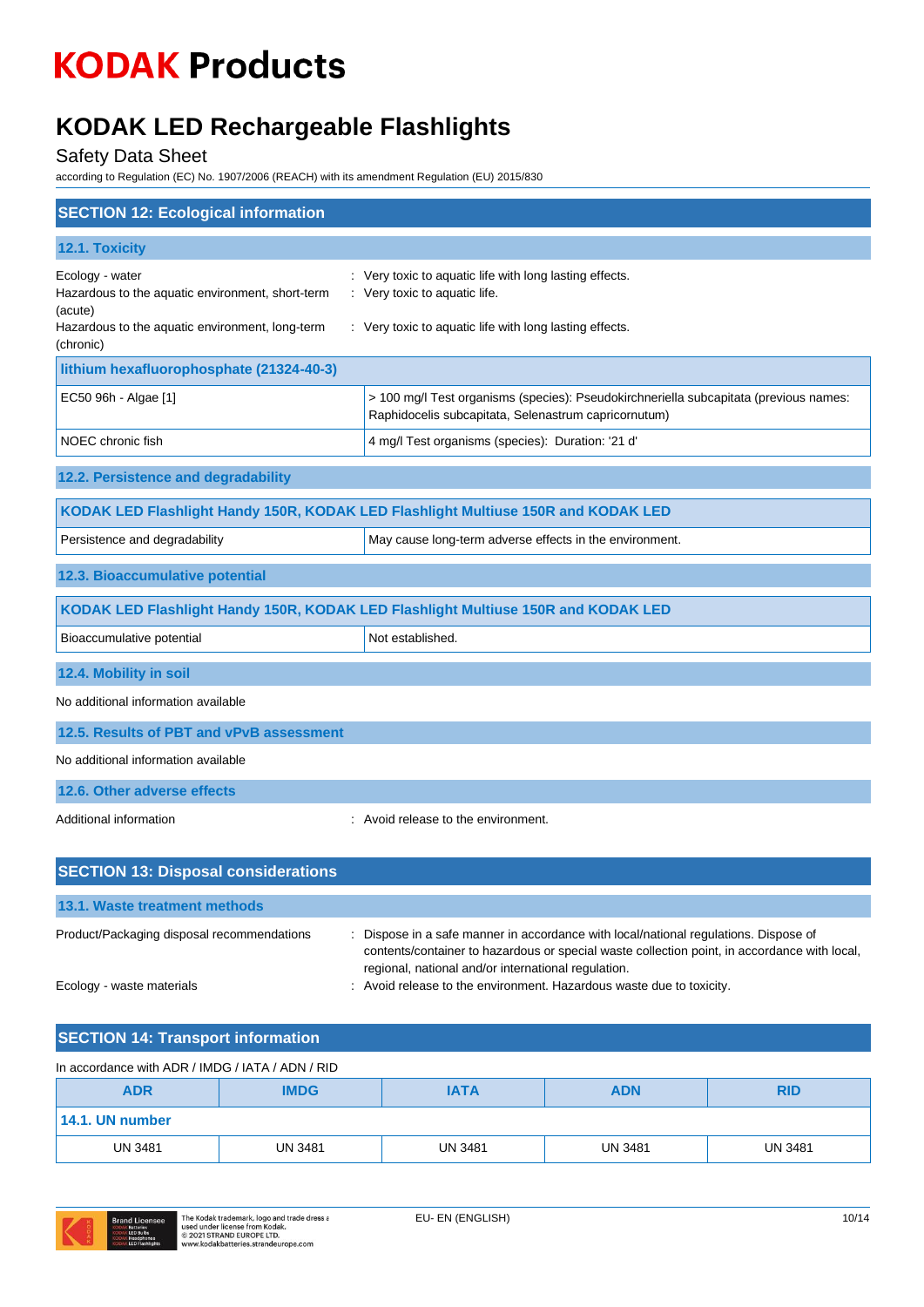### **KODAK LED Rechargeable Flashlights**

#### Safety Data Sheet

according to Regulation (EC) No. 1907/2006 (REACH) with its amendment Regulation (EU) 2015/830

| <b>ADR</b>                                                                                                                | <b>IMDG</b>                                                                                                                              | <b>IATA</b>                                                                                                   | <b>ADN</b>                                                                                                           | <b>RID</b>                                                                                                           |
|---------------------------------------------------------------------------------------------------------------------------|------------------------------------------------------------------------------------------------------------------------------------------|---------------------------------------------------------------------------------------------------------------|----------------------------------------------------------------------------------------------------------------------|----------------------------------------------------------------------------------------------------------------------|
| 14.2. UN proper shipping name                                                                                             |                                                                                                                                          |                                                                                                               |                                                                                                                      |                                                                                                                      |
| <b>LITHIUM ION BATTERIES</b><br><b>CONTAINED IN</b><br><b>EQUIPMENT</b>                                                   | <b>LITHIUM ION BATTERIES</b><br><b>CONTAINED IN</b><br><b>EQUIPMENT</b>                                                                  | Lithium ion batteries<br>contained in equipment                                                               | <b>LITHIUM ION BATTERIES</b><br><b>CONTAINED IN</b><br><b>EQUIPMENT</b>                                              | <b>LITHIUM ION BATTERIES</b><br><b>CONTAINED IN</b><br><b>EQUIPMENT</b>                                              |
| <b>Transport document description (ADR)</b>                                                                               |                                                                                                                                          |                                                                                                               |                                                                                                                      |                                                                                                                      |
| UN 3481 LITHIUM ION<br><b>BATTERIES CONTAINED</b><br>IN EQUIPMENT, 9A, (E),<br><b>ENVIRONMENTALLY</b><br><b>HAZARDOUS</b> | UN 3481 LITHIUM ION<br><b>BATTERIES CONTAINED</b><br>IN EQUIPMENT, 9,<br><b>MARINE</b><br>POLLUTANT/ENVIRONME<br><b>NTALLY HAZARDOUS</b> | UN 3481 Lithium ion<br>batteries contained in<br>equipment, 9A,<br><b>ENVIRONMENTALLY</b><br><b>HAZARDOUS</b> | UN 3481 LITHIUM ION<br><b>BATTERIES CONTAINED</b><br>IN EQUIPMENT, 9A,<br><b>ENVIRONMENTALLY</b><br><b>HAZARDOUS</b> | UN 3481 LITHIUM ION<br><b>BATTERIES CONTAINED</b><br>IN EQUIPMENT, 9A,<br><b>ENVIRONMENTALLY</b><br><b>HAZARDOUS</b> |
| 14.3. Transport hazard class(es)                                                                                          |                                                                                                                                          |                                                                                                               |                                                                                                                      |                                                                                                                      |
| <b>9A</b>                                                                                                                 | 9                                                                                                                                        | <b>9A</b>                                                                                                     | <b>9A</b>                                                                                                            | <b>9A</b>                                                                                                            |
|                                                                                                                           |                                                                                                                                          |                                                                                                               |                                                                                                                      |                                                                                                                      |
| 14.4. Packing group                                                                                                       |                                                                                                                                          |                                                                                                               |                                                                                                                      |                                                                                                                      |
| Not applicable                                                                                                            | Not applicable                                                                                                                           | Not applicable                                                                                                | Not applicable                                                                                                       | Not applicable                                                                                                       |
| <b>14.5. Environmental hazards</b>                                                                                        |                                                                                                                                          |                                                                                                               |                                                                                                                      |                                                                                                                      |
| Dangerous for the<br>environment: Yes                                                                                     | Dangerous for the<br>environment: Yes<br>Marine pollutant: Yes                                                                           | Dangerous for the<br>environment: Yes                                                                         | Dangerous for the<br>environment: Yes                                                                                | Dangerous for the<br>environment: Yes                                                                                |
| No supplementary information available                                                                                    |                                                                                                                                          |                                                                                                               |                                                                                                                      |                                                                                                                      |
| 14.6. Special precautions for user                                                                                        |                                                                                                                                          |                                                                                                               |                                                                                                                      |                                                                                                                      |

#### **Overland transport**

| Classification code (ADR)     | :M4                                                        |
|-------------------------------|------------------------------------------------------------|
| Special provisions (ADR)      | : 188, 230, 310, 348, 360, 376, 377, 387, 670              |
| Limited quantities (ADR)      | $\colon 0$                                                 |
| Excepted quantities (ADR)     | $\mathsf{E} \mathsf{D}$                                    |
| Packing instructions (ADR)    | : P903, P908, P909, P910, LP903, LP904                     |
| Transport category (ADR)      | $\therefore$ 2                                             |
| Tunnel restriction code (ADR) | : E                                                        |
| EAC code                      | : 4W                                                       |
| <b>Transport by sea</b>       |                                                            |
| Special provisions (IMDG)     | $: 188, 230, 310, 348, 360, 376, 377, 384, 387$            |
| Limited quantities (IMDG)     | $\colon 0$                                                 |
| Excepted quantities (IMDG)    | $\mathbf{E}$ EQ                                            |
| Packing instructions (IMDG)   | : P903, P908, P909, P910, P911, LP903, LP904, LP905, LP906 |
| EmS-No. (Fire)                | $F-A$                                                      |
| EmS-No. (Spillage)            | ∶S-I                                                       |
| Stowage category (IMDG)       | : A                                                        |
| Stowage and handling (IMDG)   | : SW19                                                     |

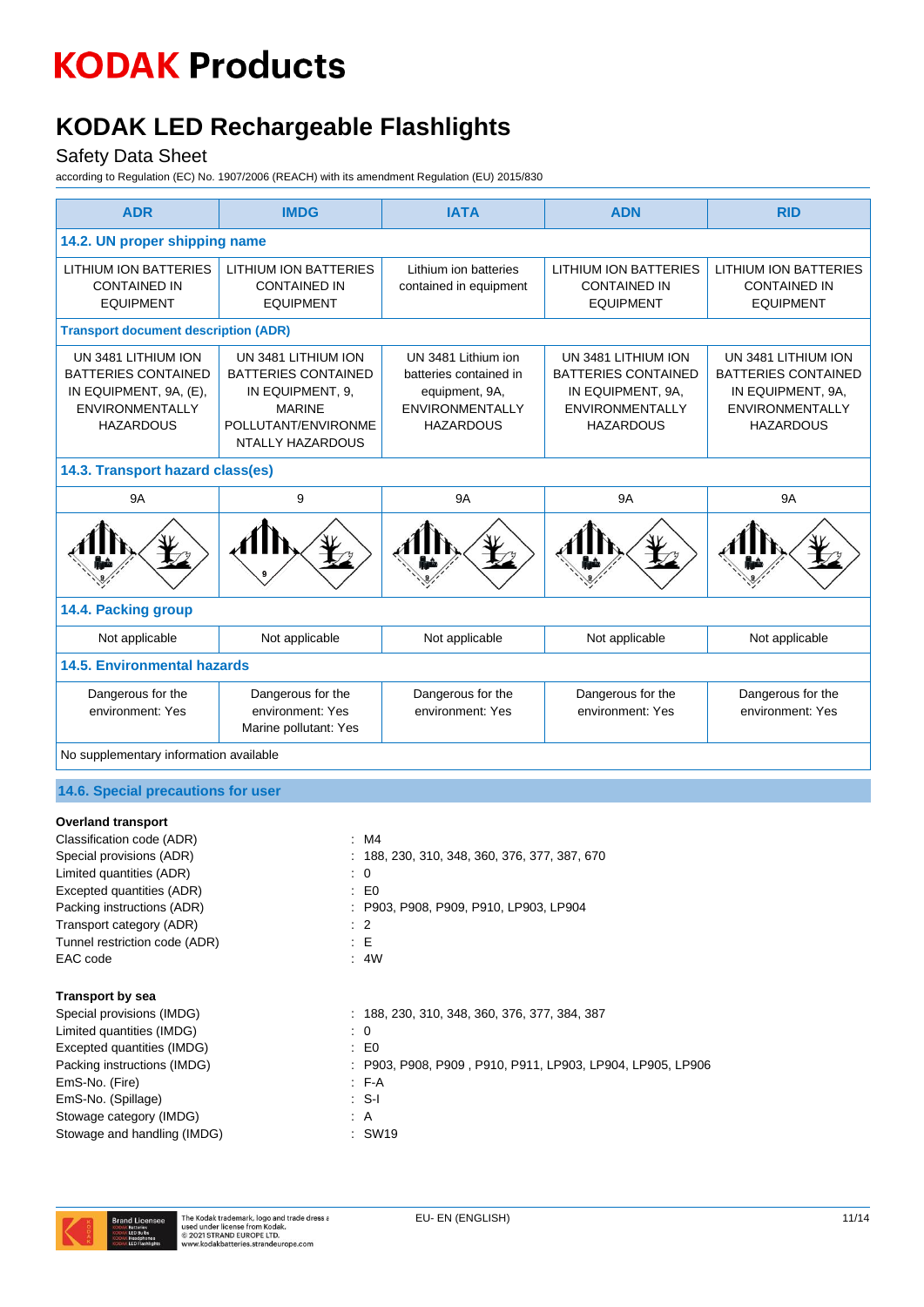### **KODAK LED Rechargeable Flashlights**

#### Safety Data Sheet

according to Regulation (EC) No. 1907/2006 (REACH) with its amendment Regulation (EU) 2015/830

| Properties and observations (IMDG)           | Electrical batteries containing lithium ion encased in a rigid metallic body. Lithium ion<br>batteries may also be shipped in, or packed with, equipment. Electrical lithium batteries may<br>cause fire due to an explosive rupture of the body caused by improper construction or<br>reaction with contaminants. |
|----------------------------------------------|--------------------------------------------------------------------------------------------------------------------------------------------------------------------------------------------------------------------------------------------------------------------------------------------------------------------|
| Air transport                                |                                                                                                                                                                                                                                                                                                                    |
| PCA Excepted quantities (IATA)               | $\therefore$ EO                                                                                                                                                                                                                                                                                                    |
| PCA Limited quantities (IATA)                | : Forbidden                                                                                                                                                                                                                                                                                                        |
| PCA limited quantity max net quantity (IATA) | : Forbidden                                                                                                                                                                                                                                                                                                        |
| PCA packing instructions (IATA)              | : 967                                                                                                                                                                                                                                                                                                              |
| PCA max net quantity (IATA)                  | 5kg                                                                                                                                                                                                                                                                                                                |
| CAO packing instructions (IATA)              | : 967                                                                                                                                                                                                                                                                                                              |
| CAO max net quantity (IATA)                  | : 35kg                                                                                                                                                                                                                                                                                                             |
| Special provisions (IATA)                    | : A48, A88, A99, A154, A164, A181, A185, A206, A213                                                                                                                                                                                                                                                                |
| ERG code (IATA)                              | : 12FZ                                                                                                                                                                                                                                                                                                             |
| Inland waterway transport                    |                                                                                                                                                                                                                                                                                                                    |
| Classification code (ADN)                    | :M4                                                                                                                                                                                                                                                                                                                |
| Special provisions (ADN)                     | : 188, 230, 310, 348, 360, 376, 377, 387, 670                                                                                                                                                                                                                                                                      |
| Limited quantities (ADN)                     | $\colon 0$                                                                                                                                                                                                                                                                                                         |
| Excepted quantities (ADN)                    | $\therefore$ EO                                                                                                                                                                                                                                                                                                    |
| Equipment required (ADN)                     | $:$ PP                                                                                                                                                                                                                                                                                                             |
| Number of blue cones/lights (ADN)            | $\colon 0$                                                                                                                                                                                                                                                                                                         |
| Rail transport                               |                                                                                                                                                                                                                                                                                                                    |
| Classification code (RID)                    | :M4                                                                                                                                                                                                                                                                                                                |
| Special provisions (RID)                     | $: 188, 230, 310, 348, 360, 376, 377, 387, 670$                                                                                                                                                                                                                                                                    |
| Limited quantities (RID)                     | $\therefore$ 0                                                                                                                                                                                                                                                                                                     |
| Excepted quantities (RID)                    | $\therefore$ EO                                                                                                                                                                                                                                                                                                    |
| Packing instructions (RID)                   | : P903, 908, 909, P910, P911, LP903, LP904, LP905, LP906                                                                                                                                                                                                                                                           |
| Transport category (RID)                     | $\therefore$ 2                                                                                                                                                                                                                                                                                                     |
| Colis express (express parcels) (RID)        | : CE2                                                                                                                                                                                                                                                                                                              |
| Hazard identification number (RID)           | : 90                                                                                                                                                                                                                                                                                                               |

**14.7. Transport in bulk according to Annex II of Marpol and the IBC Code**

#### Not applicable

#### **SECTION 15: Regulatory information**

**15.1. Safety, health and environmental regulations/legislation specific for the substance or mixture**

#### **15.1.1. EU-Regulations**

Contains no REACH substances with Annex XVII restrictions

Contains no substance on the REACH candidate list

Contains no REACH Annex XIV substances

Contains no substance subject to Regulation (EU) No 649/2012 of the European Parliament and of the Council of 4 July 2012 concerning the export and import of hazardous chemicals.

Contains no substance subject to Regulation (EU) No 2019/1021 of the European Parliament and of the Council of 20 June 2019 on persistent organic pollutants

#### **15.1.2. National regulations**

No additional information available

**15.2. Chemical safety assessment**

No chemical safety assessment has been carried out

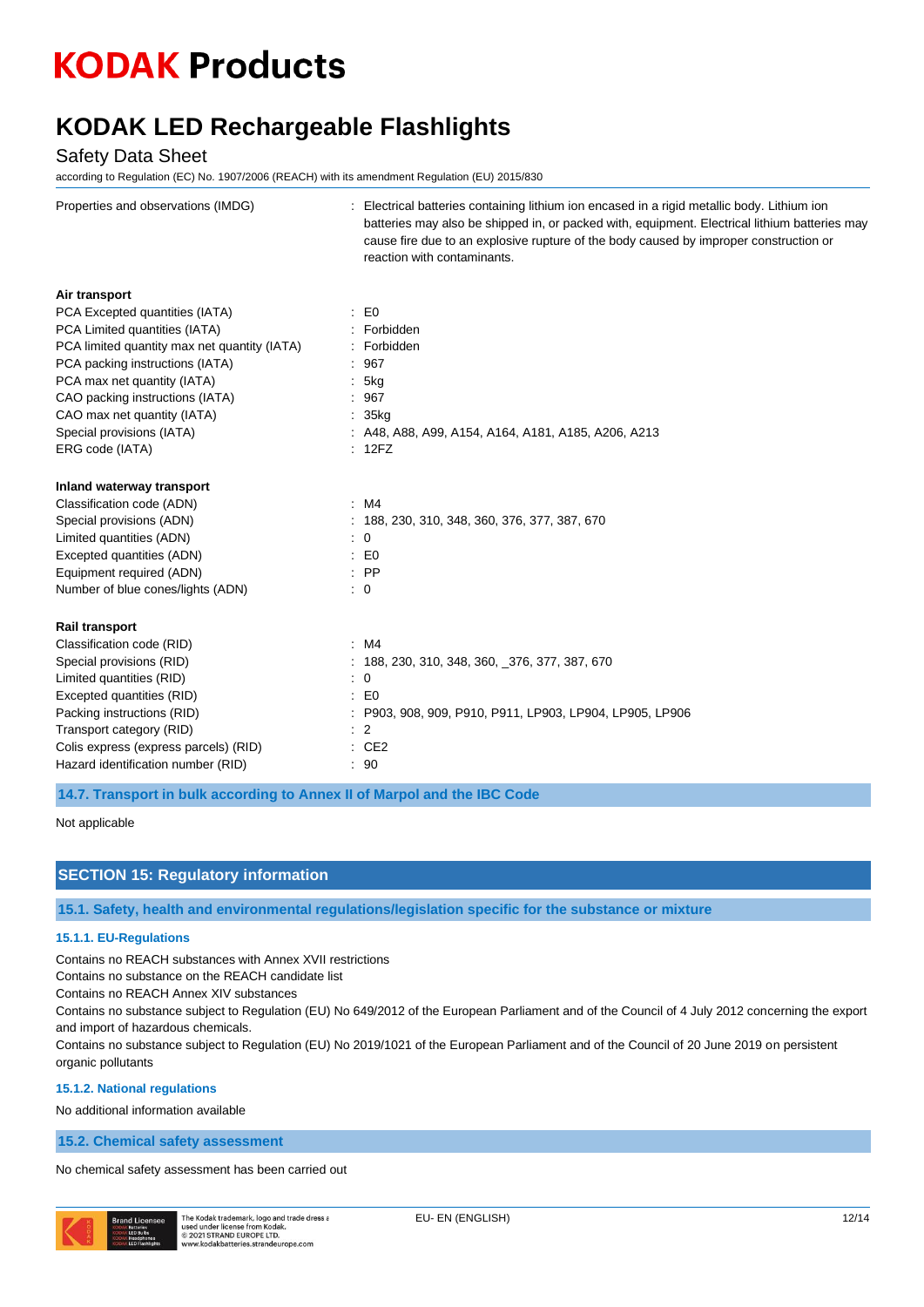### **KODAK LED Rechargeable Flashlights**

Safety Data Sheet

according to Regulation (EC) No. 1907/2006 (REACH) with its amendment Regulation (EU) 2015/830

| <b>SECTION 16: Other information</b> |                                                                                                                                                                                                                                                                                          |
|--------------------------------------|------------------------------------------------------------------------------------------------------------------------------------------------------------------------------------------------------------------------------------------------------------------------------------------|
| Data sources                         | : REGULATION (EC) No 1272/2008 OF THE EUROPEAN PARLIAMENT AND OF THE<br>COUNCIL of 16 December 2008 on classification, labelling and packaging of substances<br>and mixtures, amending and repealing Directives 67/548/EEC and 1999/45/EC, and<br>amending Regulation (EC) No 1907/2006. |
| Other information                    | : None.                                                                                                                                                                                                                                                                                  |

| <b>Full text of H- and EUH-statements</b> |                                                                                            |
|-------------------------------------------|--------------------------------------------------------------------------------------------|
| Acute Tox. 3 (Inhalation)                 | Acute toxicity (inhal.), Category 3                                                        |
| Acute Tox. 3 (Oral)                       | Acute toxicity (oral), Category 3                                                          |
| Acute Tox. 4 (Oral)                       | Acute toxicity (oral), Category 4                                                          |
| Aquatic Acute 1                           | Hazardous to the aquatic environment - Acute Hazard, Category 1                            |
| <b>Aquatic Chronic 1</b>                  | Hazardous to the aquatic environment - Chronic Hazard, Category 1                          |
| Aquatic Chronic 3                         | Hazardous to the aquatic environment - Chronic Hazard, Category 3                          |
| Carc. 1A                                  | Carcinogenicity, Category 1A                                                               |
| Carc. 2                                   | Carcinogenicity, Category 2                                                                |
| Eye Dam. 1                                | Serious eye damage/eye irritation, Category 1                                              |
| Eye Irrit. 2                              | Serious eye damage/eye irritation, Category 2                                              |
| Flam. Liq. 3                              | Flammable liquids, Category 3                                                              |
| Repr. 2                                   | Reproductive toxicity, Category 2                                                          |
| Skin Corr. 1A                             | Skin corrosion/irritation, Category 1, Sub-Category 1A                                     |
| Skin Irrit. 2                             | Skin corrosion/irritation, Category 2                                                      |
| Skin Sens. 1                              | Skin sensitisation, Category 1                                                             |
| STOT RE 1                                 | Specific target organ toxicity - Repeated exposure, Category 1                             |
| STOT RE <sub>2</sub>                      | Specific target organ toxicity - Repeated exposure, Category 2                             |
| STOT SE 3                                 | Specific target organ toxicity - Single exposure, Category 3, Respiratory tract irritation |
| H226                                      | Flammable liquid and vapour.                                                               |
| H301                                      | Toxic if swallowed.                                                                        |
| H302                                      | Harmful if swallowed.                                                                      |
| H314                                      | Causes severe skin burns and eye damage.                                                   |
| H315                                      | Causes skin irritation.                                                                    |
| H317                                      | May cause an allergic skin reaction.                                                       |
| H318                                      | Causes serious eye damage.                                                                 |
| H319                                      | Causes serious eye irritation.                                                             |
| H331                                      | Toxic if inhaled.                                                                          |
| H332                                      | Harmful if inhaled.                                                                        |
| H335                                      | May cause respiratory irritation.                                                          |
| H350                                      | May cause cancer.                                                                          |